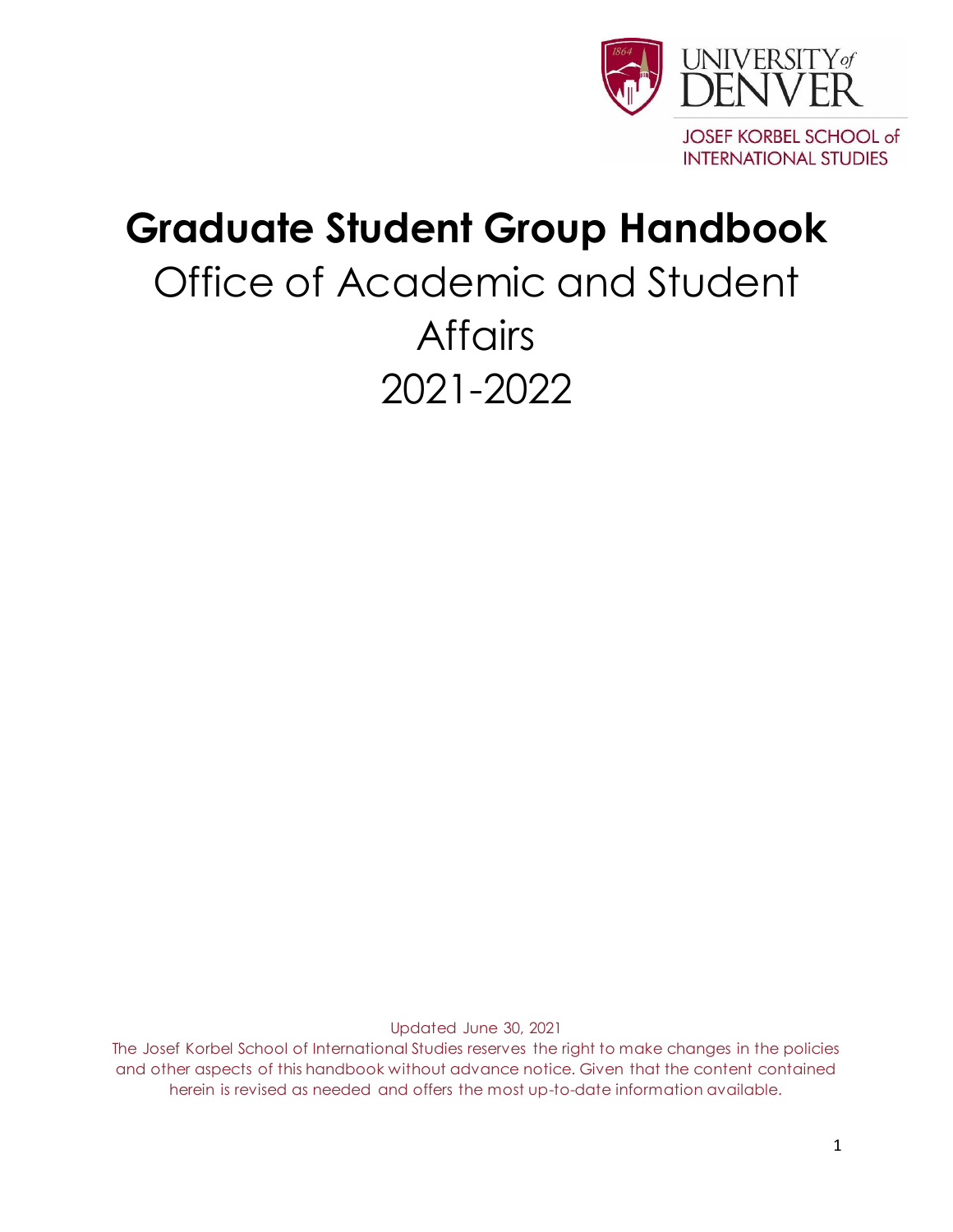## **Welcome!**

Thank you for your leadership, passion, and commitment to creating an opportunity for graduate students at the Josef Korbel School to have meaningful, educational, and engaging experiences outside of the classroom. Your dedication is crucial to building a cohesive and inclusive community amongst our graduate programs, and to enhancing the student experience for all.

This handbook is intended to be the central source of information for all prospective, new, and veteran student group leaders.

On behalf of the students, staff, and faculty at the Josef Korbel School, thank you for your service to our community! Please reach out with any questions, and let us know how we can support you in your endeavors.

Thank you,

Mayumi Beckelheimer Student Affairs Manager Office of Academic and Student Affairs [Mayumi.Beckelheimer@du.edu](mailto:Mayumi.Beckelheimer@du.edu)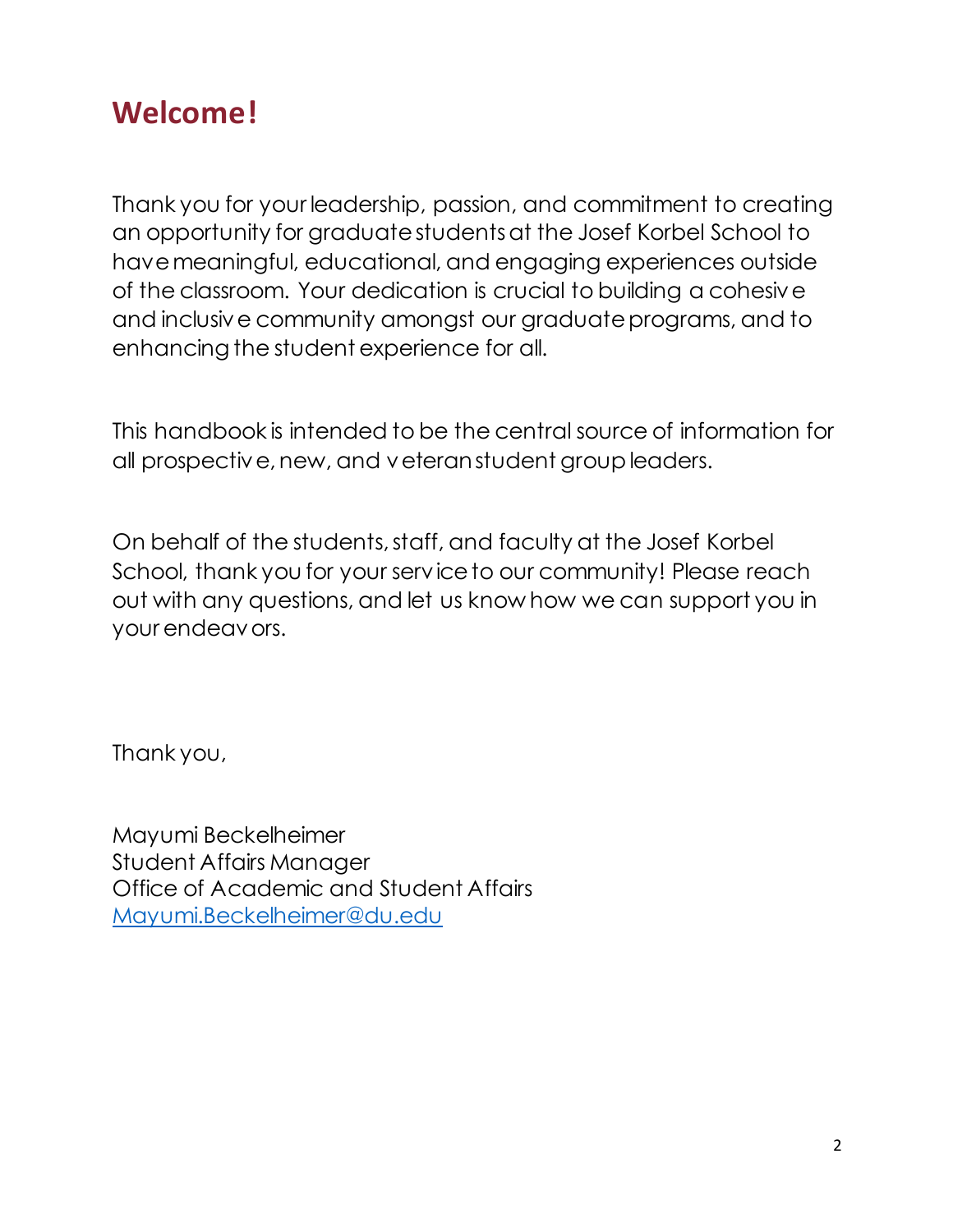## **Table of Contents**

| USE OF THE STUDENT AFFAIRS DEPARTMENTAL PURCHASING CARDS 9 |
|------------------------------------------------------------|
|                                                            |
|                                                            |
|                                                            |
|                                                            |
|                                                            |
|                                                            |
|                                                            |
|                                                            |
|                                                            |
|                                                            |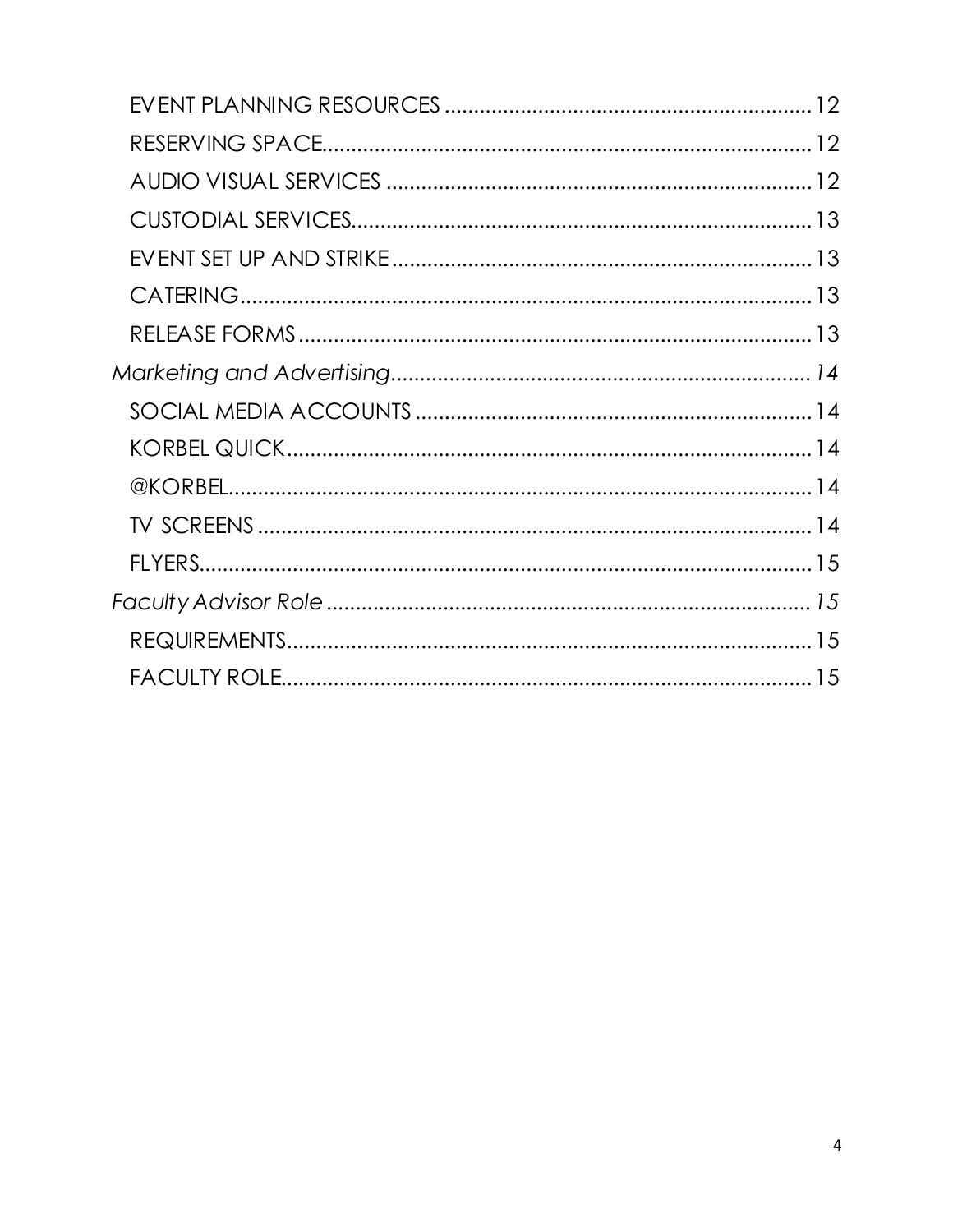## **Forming a New Student Group**

#### <span id="page-4-1"></span><span id="page-4-0"></span>GROUP REQUIREMENTS

All graduate student groups must have a mission which is aligned with the [mission of the Josef Korbel School of International Studies](https://korbel.du.edu/#:~:text=%22Today%2C%20our%20mission%20is%20more,%2C%20and%20promoting%20healthy%20democracy.%22) and promote enlightened practice, professional achievement, commitment to the outside community, and/or building community between graduate students at Korbel.

Membership in the student organization must be both open to - and limited to - all graduate students at the Josef Korbel School.

#### <span id="page-4-2"></span>CREATING A NEW GROUP

To formally create a new student group, there are several requirements:

- 1. Officers
	- a. A minimum of two officers is required per group, including a President and Treasurer
- 2. Constitution and Bylaws
	- a. This can be as brief or as detailed as you'd like, and follow any template, but must include:
		- i. Mission, including how the group benefits the JKSIS community
		- ii. Membership requirements
		- iii. How leadership is structured
		- iv. How leaders are elected
		- v. How decisions are made within the organization
- 3. Identify a faculty advisor
	- a. All student organizations must have a faculty advisor; see page 16 for more details
- 4. Apply for official recognition by the annual deadline of **June 30th** (for the following academic year)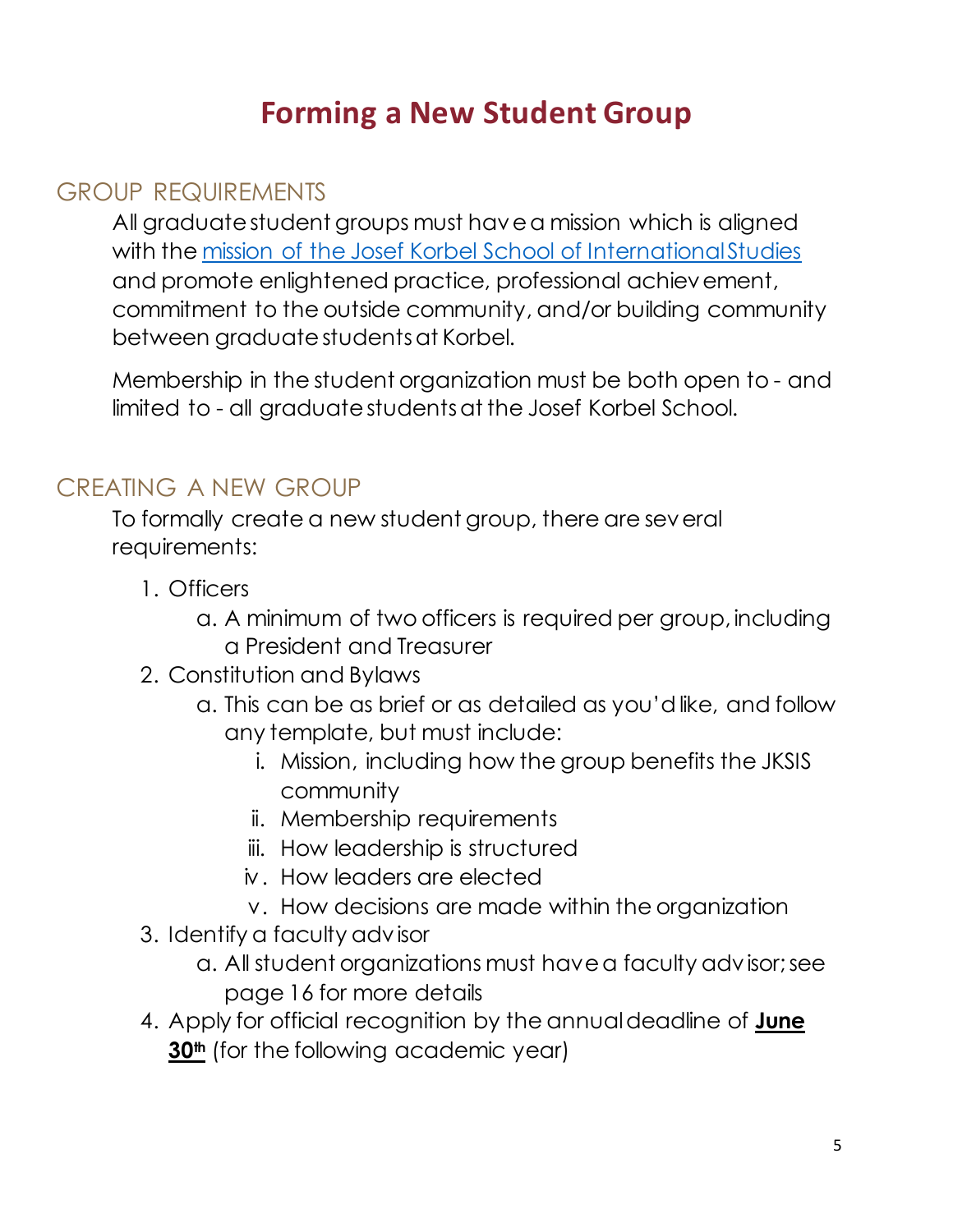### **Annual Application Process**

#### <span id="page-5-1"></span><span id="page-5-0"></span>APPLICATION

All new and returning student groups must apply annually in order to maintain their status as an official JKSIS student group, and to be eligible for funding. All student group applications meeting the **June 30th** deadline will be considered. Approval will be granted pending review by the Office of Academic and Student Affairs, and based on alignment with the requirements laid out on page two.

The application consists of:

- 1. The application form (found on the Graduate Portfolio site) a. Includes signatures by the president and the faculty advisor for the 2021-2022 academic year
- 2. A copy of the group's current constitution and bylaws (only for new groups, or continuing groups who have updated these documents)

#### <span id="page-5-2"></span>MID-YEAR APPLICANTS

Students who do not meet the June 30<sup>th</sup> deadline may still apply at any point during the year, for the purposes of official student group designation, but may not be eligible for funding until the following year.

### **Funding**

#### <span id="page-5-4"></span><span id="page-5-3"></span>FUNDING SOURCE

Student group funding comes from graduate student activity fees (assessed as part of tuition), and therefore must be used in an appropriate and responsible manner. See the Policies section.

As fund availability is based exclusively on enrollment numbers, budgets may not be allocated until approximately the 4th week of Fall quarter at the latest.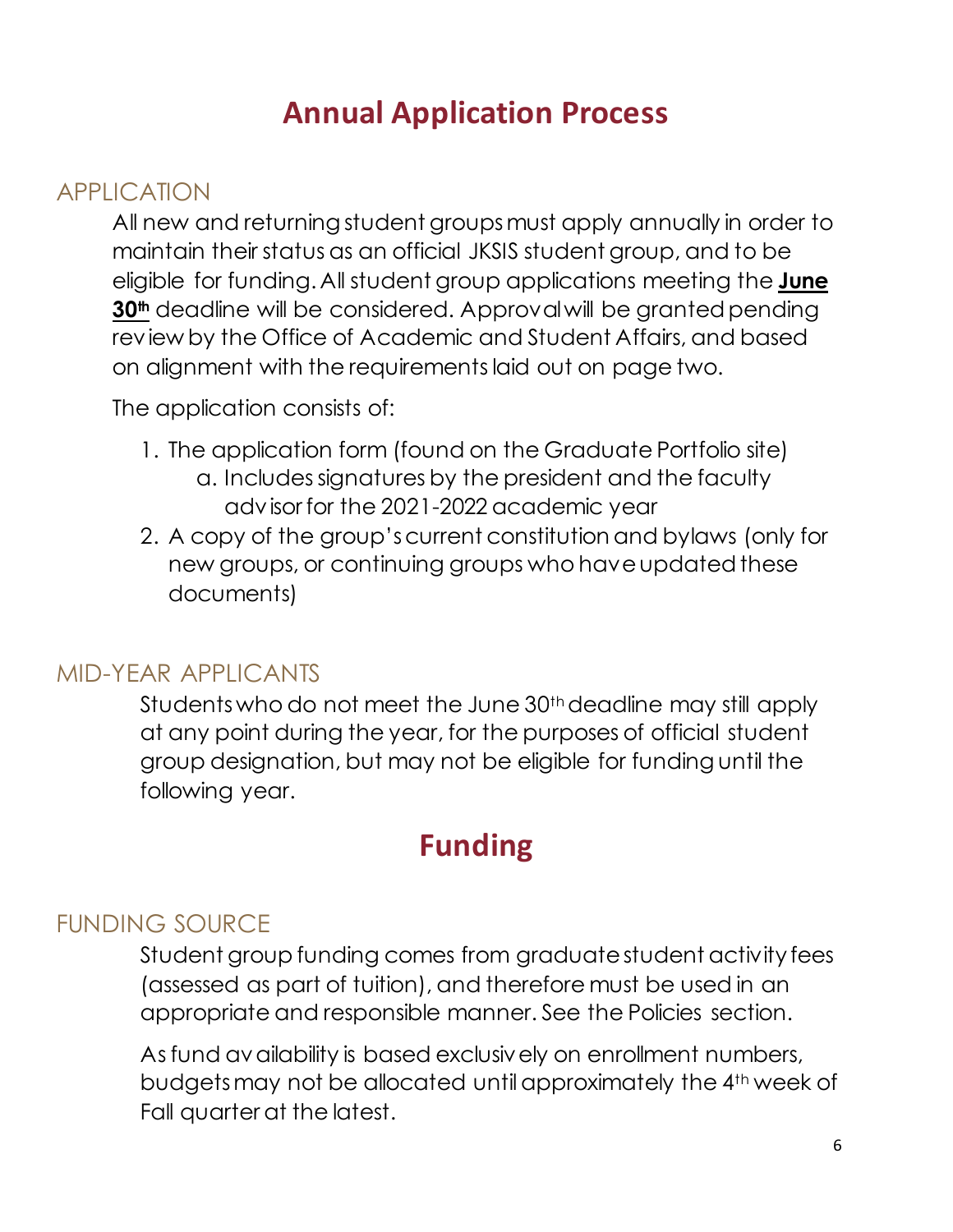#### <span id="page-6-0"></span>FUND ALLOCATIONS

In order to support all types of groups, the following allocation measures are in place:

- All approved student groups will list an approximation for needed funds for the year on the application
- Additional funds available by application

To increase budgets, student groups may apply for more funding based on anticipated expenses. To apply for more funds, submit a budget request form (on the Graduate Portfolio site) by **August 30th** and attach a list of anticipated expenses for the year. Requests will be reviewed by KGSA, along with staff consultation.

Requests for additional funding may be submitted throughout the year, although funding will only be awarded on an as-available basis.

Funds may be spent from September of 2021 through May of 2022.Unspent funds do not roll over from year to year.

#### <span id="page-6-1"></span>FUND REVOCATION

Student groups found to be misappropriating funds or failing to adhere to the policies set out in this handbook and by the University may have their funds revoked at any time by the Office of Academic and Student Affairs.

#### <span id="page-6-2"></span>ADDITIONAL FUNDING

Funding is available from the Health and Counseling Center for substance-free events hosted in the evenings. More information and the application for DU AFTER DARK can be foun[d here.](https://www.du.edu/health-and-counseling-center/healthpromotion/duafterdark.html)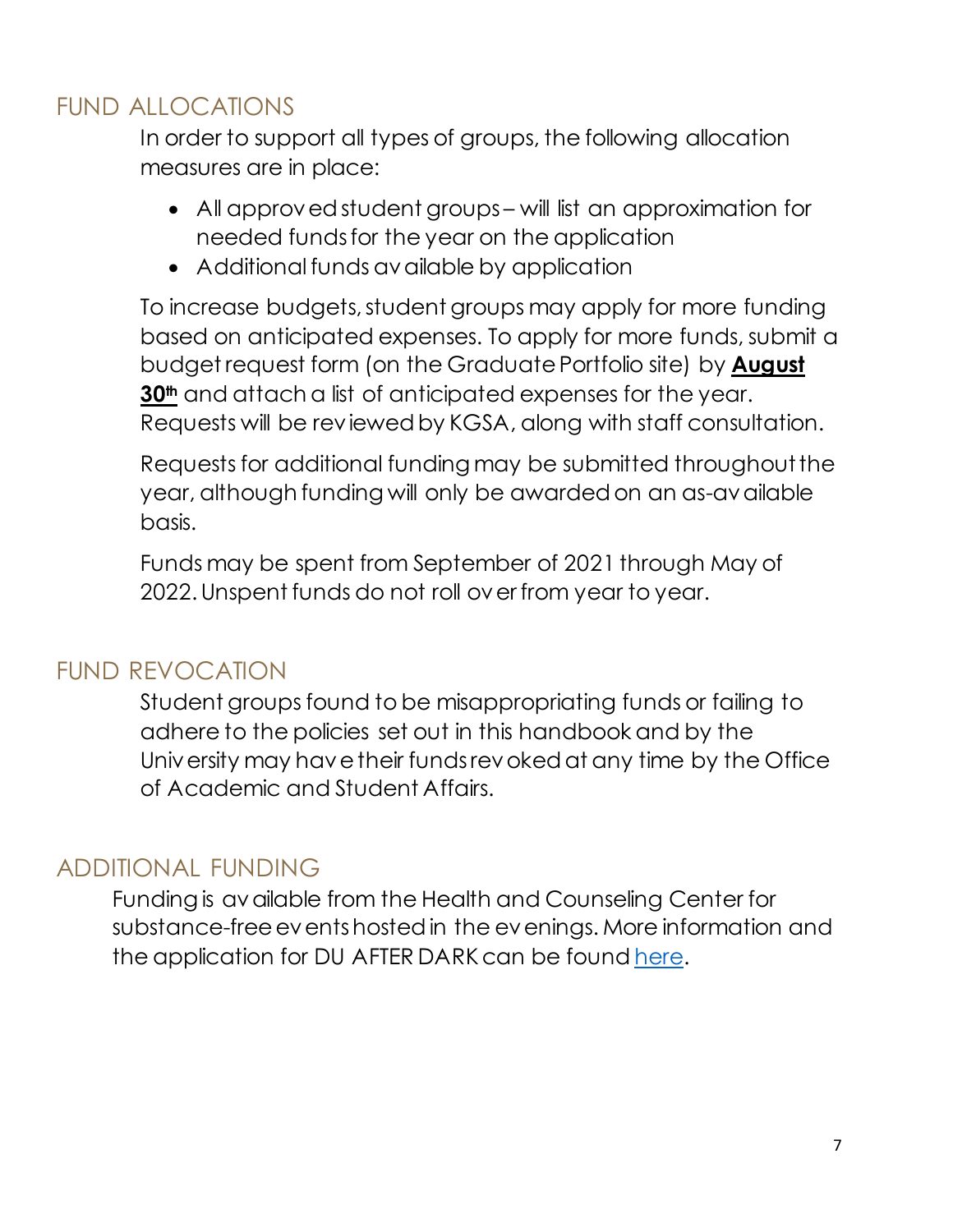#### <span id="page-7-0"></span>ITEMIZED BUDGET EXAMPLE

| <b>Description</b> | <b>Items</b>                                    | Amount   |
|--------------------|-------------------------------------------------|----------|
| Fall Welcome Event | Food & Beverage                                 | \$200.00 |
|                    | Welcome Bag (e.g.<br>coffee mug, tote &<br>tea) | \$100.00 |
|                    | <b>TOTAL</b>                                    | \$300.00 |

#### **Expenses**

#### <span id="page-7-2"></span><span id="page-7-1"></span>PURCHASES AND RECEIPTS

ALL purchases made with University of Denver funds, which includes student group funds, must be made utilizing the [tax-exempt](https://portfolio.du.edu/issta/page/52059)  [certificate.](https://portfolio.du.edu/issta/page/52059)

All receipts must be original and itemized, which means they must outline both what was purchased, and confirm how the purchase was made (i.e. cash, credit card, etc.)

For any event at which food is served, please maintain a list (either through the RSVP process or via a sign-in sheet at the event) of attendees. This list will be required in order to receive reimbursements.

Student group funds may not be used to purchase alcohol, under any circumstances. See the Alcohol policy section for more details.

Tips may not exceed 20%.

#### <span id="page-7-3"></span>TREASURER DUTIES

Each student group must have an official Treasurer who is responsible for maintaining records of expenses throughout the year.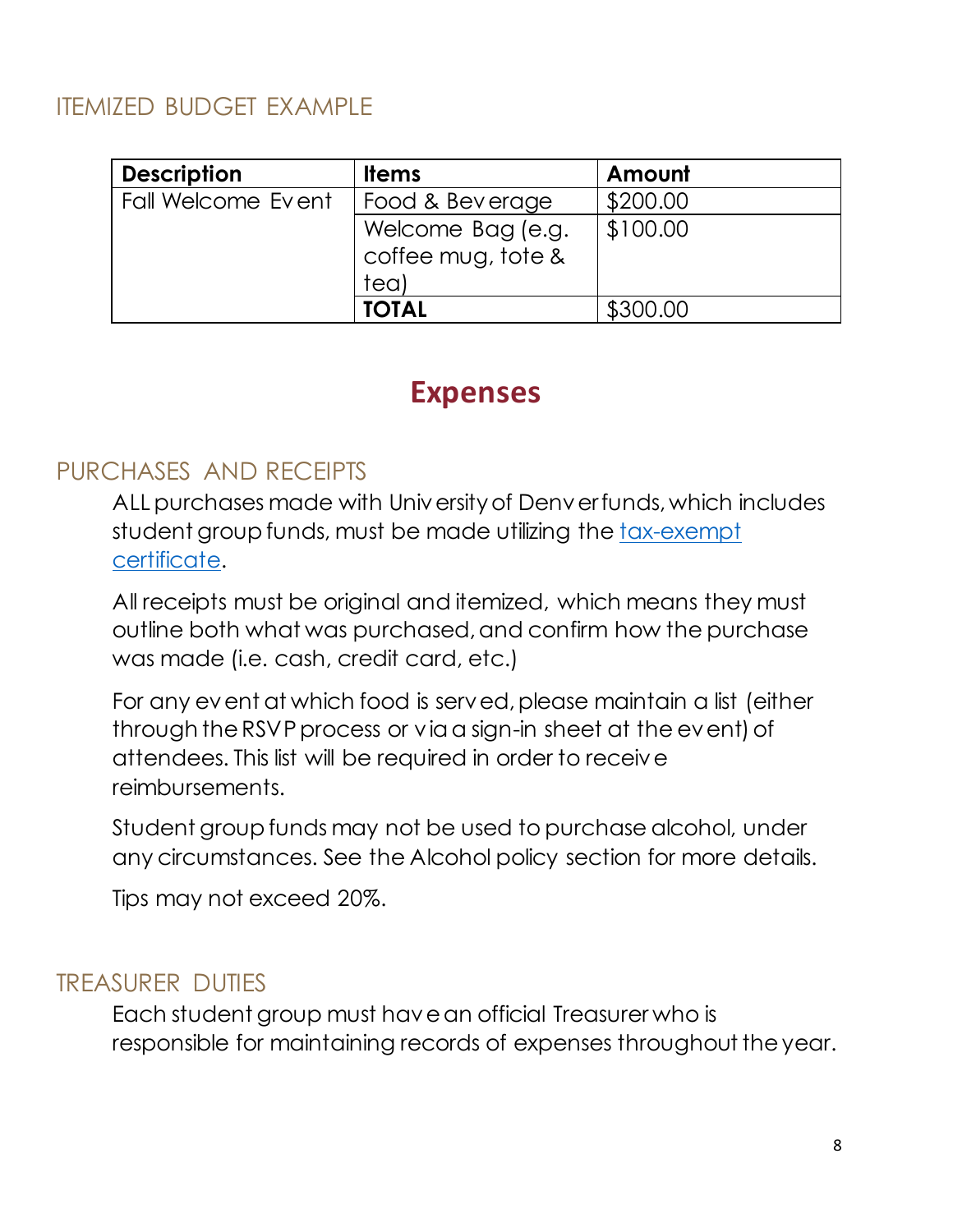#### <span id="page-8-0"></span>USE OF THE STUDENT AFFAIRS DEPARTMENTAL PURCHASING CARDS

All registered officers of a student group are eligible to check out a p-card from the front desk of Student Affairs (TBD) in order to access funds. Cards must be returned, along with any documentation and receipts, within 24 hours. This is the preferred method of utilizing funds.

If taxes are charged, you may be asked to return to the vendor to get the taxes refunded.

#### <span id="page-8-1"></span>REIMBURSEMENTS

While the usage of p-cards is preferable, student group leadership may also be reimbursed using the following method:

- Complete a [reimbursement form](https://portfolio.du.edu/issta/page/52059) and attach an itemized receipt within 30 days of purchase
- Submit to the front desk of the Office of Academic and Student Affairs (TBD)
- Allow 2-3 weeks for processing
- You may sign up for direct deposit (a different system than DU's payroll direct deposit system) by clicking on the "direct deposit" link in your Student tab (make sure to select "accounts payable" as the type)
- Note that the University will not reimburse for taxes! Make sure to use DU's [tax exempt certificate](https://www.du.edu/sharedservices/media/documents/payment/taxexemptforms/cotaxexempt.pdf) when making any purchase

#### <span id="page-8-2"></span>EXPENSE RESTRICTIONS

Graduate student groups are subject to the same expense policies as DU as a whole. Read the "Propriety of Expense Policy" under the "Business Operations" section on this page:

[https://www.du.edu/bfa/policies.html.](https://www.du.edu/bfa/policies.html) The purchase of alcohol and gift cards are not allowed.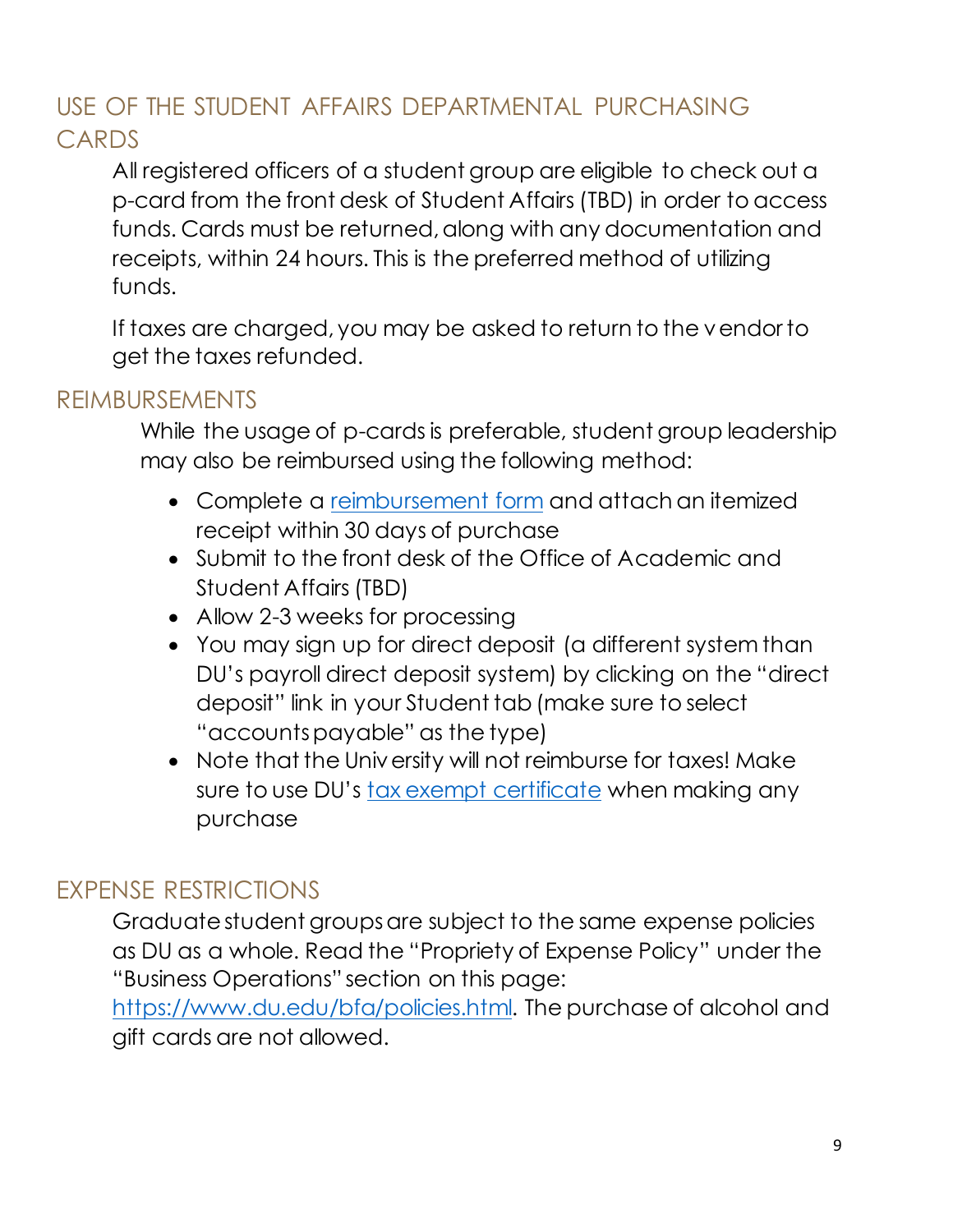#### <span id="page-9-0"></span>FUNDING COLLABORATION

Student groups are welcome to partner with other student groups on campus, as well as academic departments. If funds need to be transferred, email [James](mailto:james.banman@du.edu) Banman (Manager of Business and Operations) and copy [Mayumi Beckelheimer](mailto:mayumi.beckelheimer@du.edu) with the details of the transaction, including all known budget account numbers, the purpose of the transaction, and the amount.

If an outside organization is co-sponsoring an event and needs to send you funds, ask them to send a check (made out to the University of Denver) to James Banman at the Josef Korbel School, 2201 S Gaylord Street, Denver, CO 80208. Also make sure to [email](mailto:james.banman@du.edu)  [James](mailto:james.banman@du.edu) and let him know that the check is coming, including your student group name, the outside organization's name, and the amount you are expecting.

#### <span id="page-9-1"></span>FUNDRAISING

Please contact [James](mailto:james.banman@du.edu) Banman for guidance and approval at least six weeks prior to any event that could be considered fundraising, as the University has strict policies on this issue.

#### <span id="page-9-2"></span>HONORARIUM

If you are planning on having a guest speaker at an event and need to pay an honorarium, this is possible but appropriate paperwork and procedures must be completed (e.g. W-9 for domestic speakers and W-8 for international speakers). Please contact James Banman with questions about honoraria well in advance of your event.

#### <span id="page-9-3"></span>CONTRACTS

Students are not able to sign contracts on behalf of the University of Denver.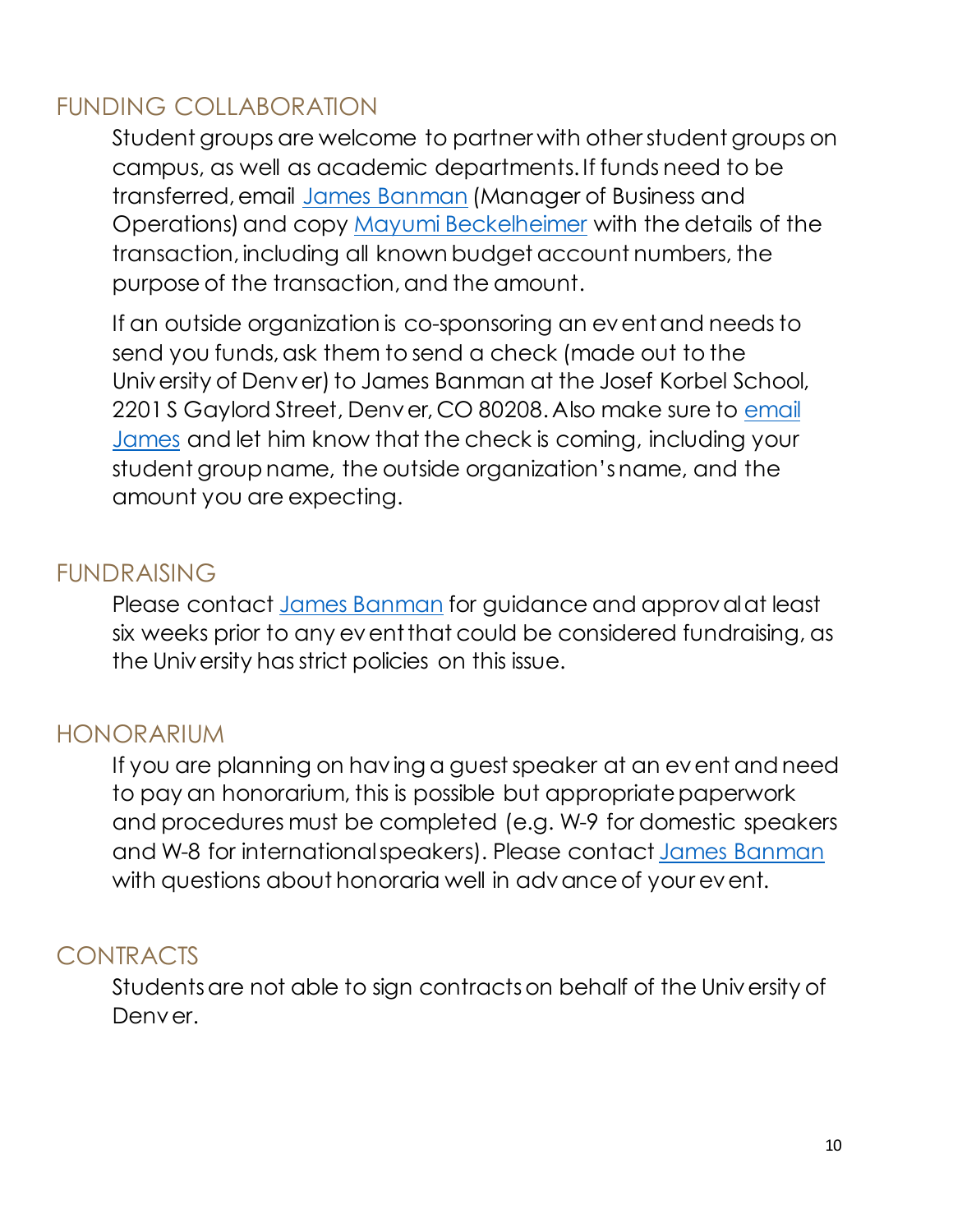## **Alcohol Policy**

<span id="page-10-0"></span>Alcohol may not be purchased using student group funds.

#### <span id="page-10-1"></span>EXTERNAL EVENTS

If an event is held at a pub or restaurant, student group funds may be used to purchase food, while individuals may purchase their own drinks directly from the establishment.

#### <span id="page-10-2"></span>ON CAMPUS EVENTS

Alcohol may be served at on-campus events, although there are many restrictions and policies to abide by. Please familiarize yourself with the "Alcohol Policy" under the "Conduct" section on this page: <https://www.du.edu/bfa/policies.html>. Restrictions include:

- Alcohol may not be purchased with student group funds. If alcohol is to be for sale at an event, a liquor license is required unless you are considered a private event (you must require attendees to register and wear name badges in order for it to be a private event)
- If 50 or more people will be attending an event, you will need to register it with Campus Safety:
	- o [https://www.du.edu/campussafety/alcohol-event](https://www.du.edu/campussafety/alcohol-event-form/index.html)[form/index.html](https://www.du.edu/campussafety/alcohol-event-form/index.html)
- Events with over 100 people require at least one Campus Safety officer to be present
- TIPS certified bartenders must serve the alcohol (hire through Sodexho or a private company)
- Please read the entire alcohol policy at the link above!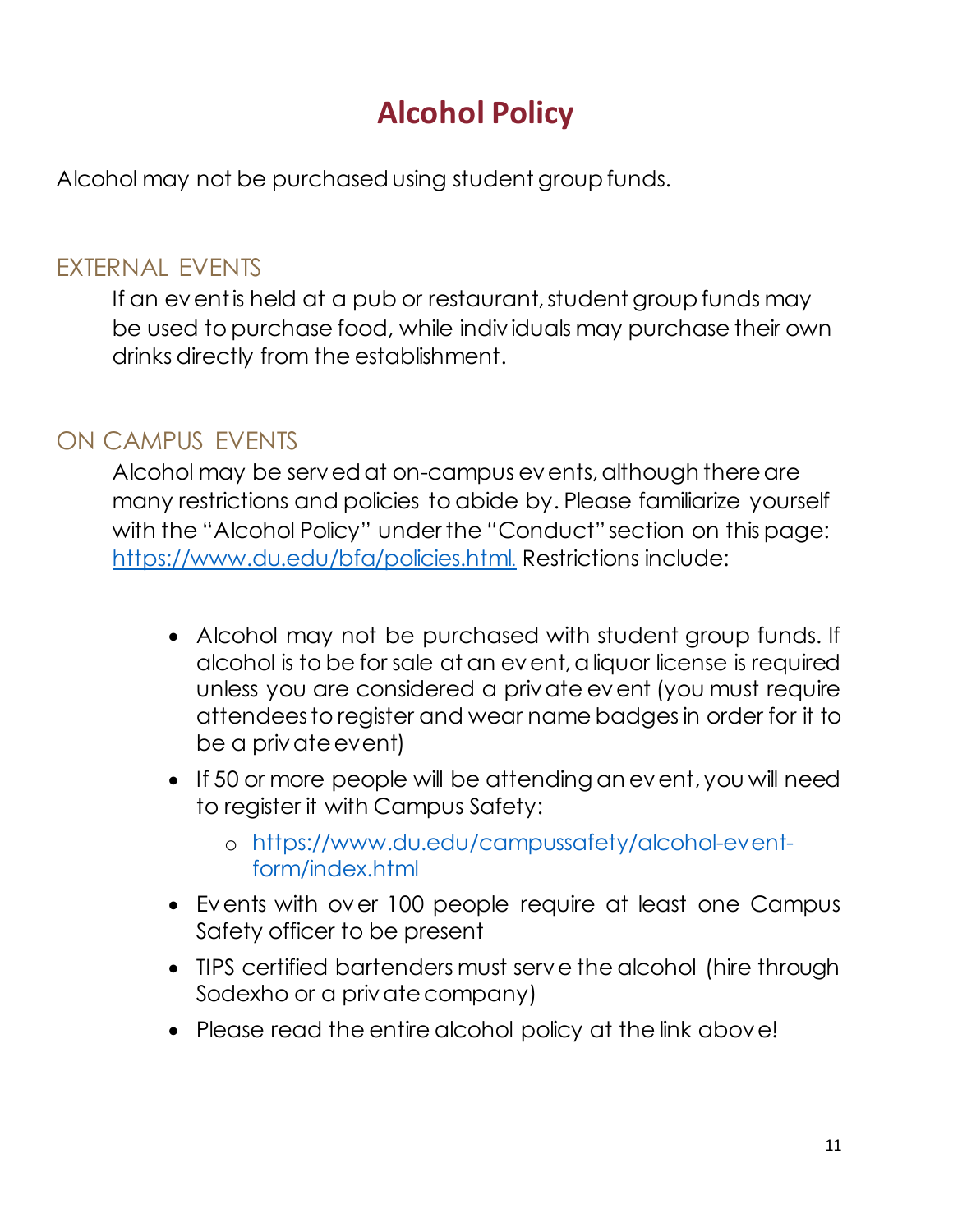### **Event Planning**

#### <span id="page-11-1"></span><span id="page-11-0"></span>EVENT PLANNING RESOURCES

The Sie Complex's Events & Building Manager[, Christine Marchetta](mailto:christine.marchetta@du.edu), is available to student groups for assistance in planning events, including room set-ups, custodial services, AV assistance, catering services and general advice.

Online resources for DU event planning may be found on the [Internal](https://events.du.edu/internal-events/)  [Events Planning Guide.](https://events.du.edu/internal-events/)

#### <span id="page-11-2"></span>RESERVING SPACE

There are many spaces available on campus in which to hold events, some of which are free to official student groups, and some of which require a fee. Most classrooms and event spaces can be reserved via th[e 25Live](https://25live.collegenet.com/du/) system.

Korbel student groups are able to reserve any available space in the Sie Complex at no charge. However, please enter your budget number into the system, as it will help with any future event needs.

Student groups are expected to leave the room in the same condition it was at the beginning of the event. If not, the student group will be assessed for clean-up and/or damage caused by its usage. Fees are at the sole discretion of the Sie Complex Events & Building Manager, Christine Marchetta.

#### <span id="page-11-3"></span>AUDIO VISUAL SERVICES

If you are reserving a classroom with basic, existing AV hookups, feel free to use them during an event or meeting.

For larger events requiring AV assistance, please fill out an Event [Media Request](https://www.du.edu/digital-media-services/event-media-request.html) with Digital Media Services at least seven days in advance. Note that the form requires you to enter your budget number, but most typical AV services in the Sie Complex will be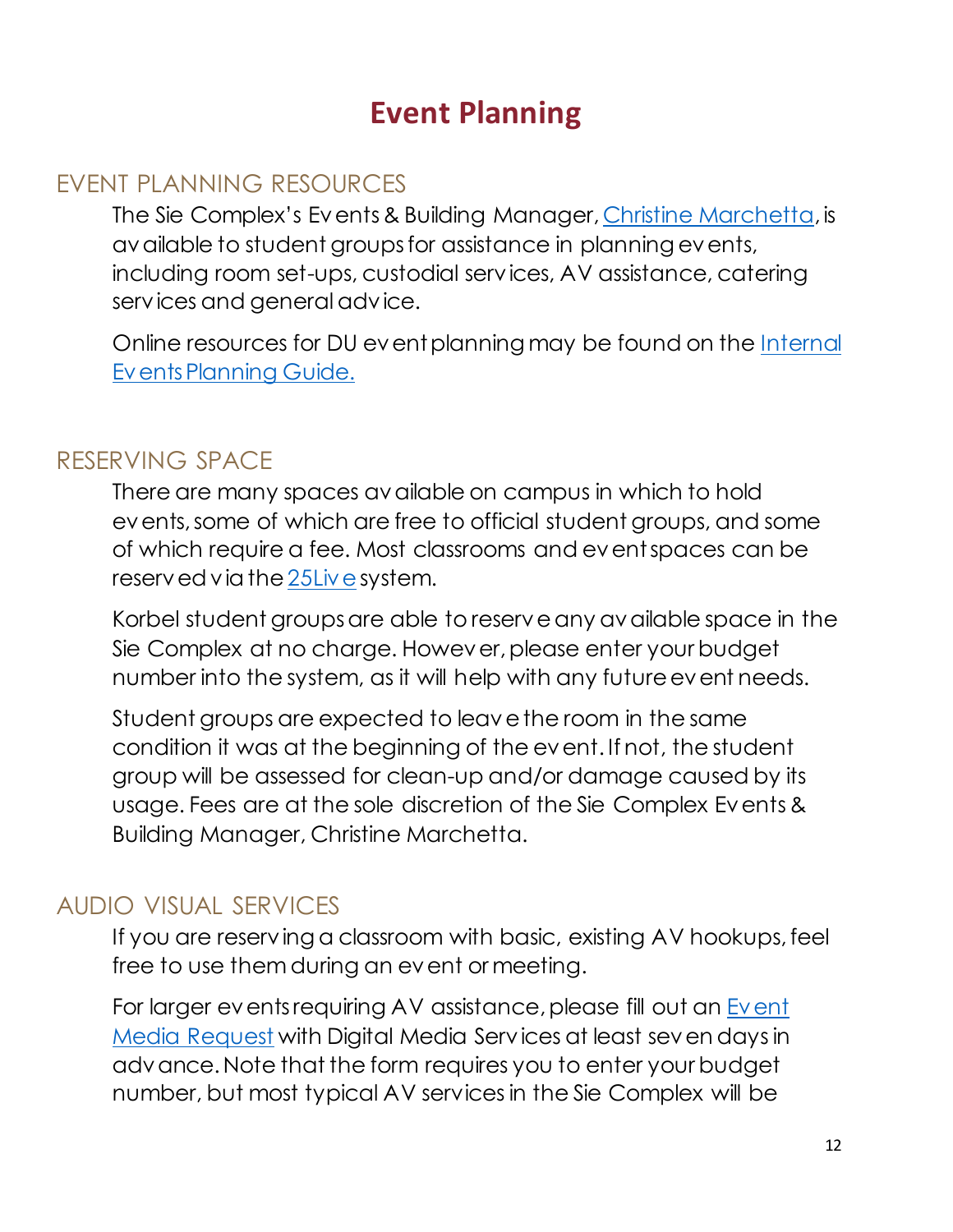completed with no charge due to Korbel affiliation. Contact [Digital](https://www.du.edu/digital-media-services/)  [Media Services](https://www.du.edu/digital-media-services/) with any questions about this.

#### <span id="page-12-0"></span>CUSTODIAL SERVICES

If you will be unable to return a room in the Sie Complex back to how it was prior to the event, or if you will have excessive amounts of trash generated, you will need to utilize custodial services. After submitting your 25Live reservation, Christine will work with the relevant departments to order needed custodial services.

For any custodial services requiring 30 minutes of clean up or less, there will be no charge. Anything beyond 30 minutes will be billed at \$20/hour.

#### <span id="page-12-1"></span>EVENT SET UP AND STRIKE

If you have conversion/setup needs (eg. you need tables/chairs moved), please [email Christine](mailto:christine.marchetta@du.edu) with the following information at least 10 DAYS before your event:

1. Date and time of set-up and take down (strike)

2. Details of what you need: Lecture style, round tables, number of chairs, etc.

#### <span id="page-12-2"></span>**CATERING**

Student groups may utilize the on-campus caterer[, Sodexho,](https://duflavours.catertrax.com/) or an off-campus caterer for Sie Complex events.

#### <span id="page-12-3"></span>RELEASE FORMS

Any event or activity that involves risk (i.e. hiking, coordinated transportation, field trips, etc.) may require a release or waiver form to be signed by all participants. Please contact [Mayumi](mailto:mayumi.beckelheimer@du.edu) Beckelheimer in the Office of Academic and Student Affairs at least four weeks in advance so you can be connected to the appropriate offices regarding policy and protocol.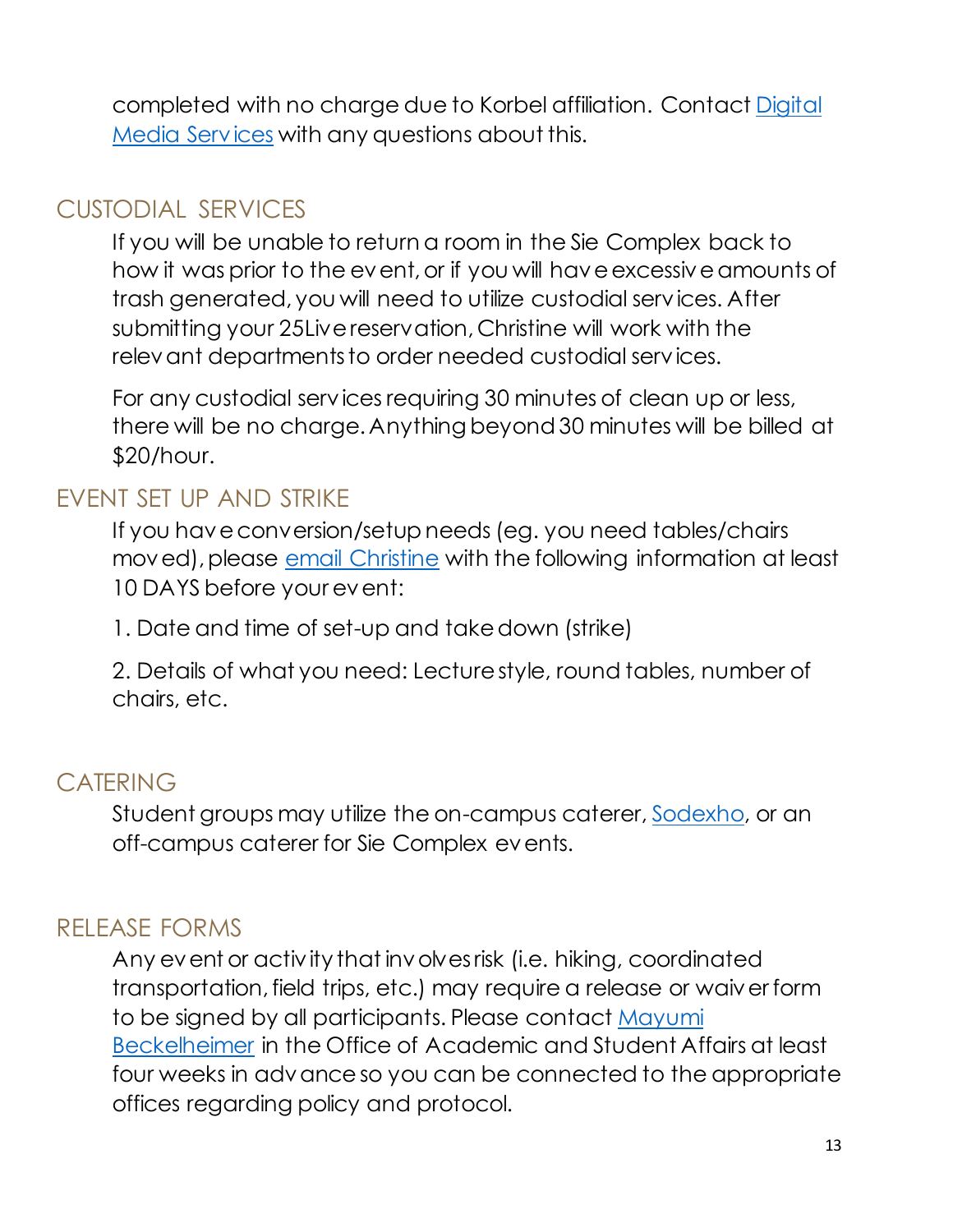## **Marketing and Advertising**

#### <span id="page-13-1"></span><span id="page-13-0"></span>SOCIAL MEDIA ACCOUNTS

All student groups are required to adhere to the [Korbel Social Media](http://portfolio.du.edu/issta/page/52059)  [Guidelines](http://portfolio.du.edu/issta/page/52059) before creating a social media page. If your group has an established social media account please email the login information and the manager of that page t[o Mayumi](mailto:mayumi.beckelheimer@du.edu) Beckelheimer in the Office of Academic and Student Affairs.

#### <span id="page-13-2"></span>KORBEL QUICK

The Korbel Quick is a student-only publication emailed out on Tuesdays. Submit an [online request](http://portfolio.du.edu/issta/page/40288) (due by Friday at noon for inclusion that following Tuesday) for any events that are for **students only**.

Additionally, the Korbel Quick highlights one student experience each week. If you would like one of your events highlighted, please email a picture and caption to [issta@du.edu](mailto:issta@du.edu) and it may be included in an upcoming publication.

#### <span id="page-13-3"></span>@KORBEL

The @Korbel newsletter is emailed to the entire Korbel community (faculty, staff, and students) on Mondays. Download the @Korbel submission guidelines [here](http://portfolio.du.edu/issta/page/40288) for details on how to get an event publicized that is for more than just students.

#### <span id="page-13-4"></span>TV SCREENS

There are several TV screens placed throughout the Sie Complex that can be used to advertise events. Send your graphic to [korbel.comms@du.edu](mailto:korbel.comms@du.edu) to request that your event be included. Allow 3-5 days for the event to be added to the screen rotation.